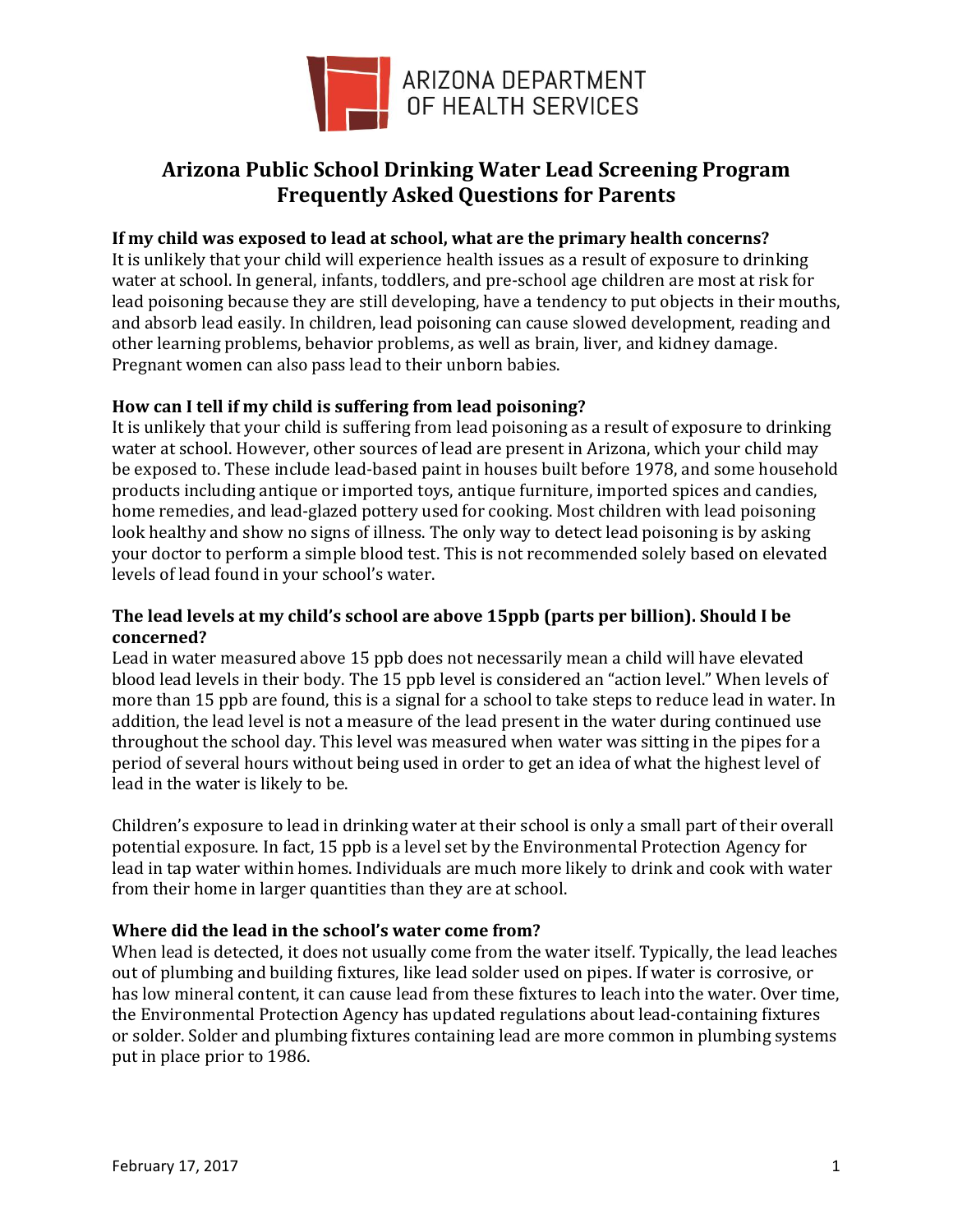

## **Is it safe for my child to wash his or her hands or shower at school?**

Yes, per the Centers for Disease Control and Prevention, bathing and showering should be safe for students and staff, even if the water contains lead over 15 ppb. Human skin does not absorb lead from water. Water at school can also be used to wash hands or clean cuts or scrapes. Washing hands or wounds with water at your school will not significantly increase your child's risk of lead poisoning.

### **Should I be concerned with lead in drinking water?**

Drinking water is not a common source of lead in Arizona. In Arizona, the most common sources of lead include lead-based paint in houses built before 1978, and some household products including antique or imported toys, antique furniture, imported spices and candies, "home remedies," and lead-glazed pottery used for cooking.

### **Do I need to get my child(ren) tested for lead exposure?**

It is not recommended that you get your child tested for lead exposure based on a lead reading above 15 ppb in water at your child's school. However, if you are concerned your child has been exposed to lead from additional sources in your home or community, you can talk to your doctor about a simple blood test to determine if your child has lead in his/her body.

### **What can I do to protect my family from lead exposure?**

While your school is working to address lead levels detected in water at their facility, there are several things you can do to reduce potential lead exposures to your family outside of school:

- Check your home for items that may contain lead. Wash your child's hands often, especially after playing outside and before eating.
- If your work or hobby involves working with lead, change clothes and shower before entering your home. Wash clothes separately. Leave shoes/boots outside or in the garage to avoid bringing in soil and dust.
- Mop hard floors and wet-wipe surfaces to contain lead dust. Avoid sweeping or dry dusting.
- Hire an EPA-certified firm when renovating or repairing pre-1978 homes. EPA-certified firms are trained and certified to work lead-safe. Find a list of certified contractors on the EPA website.

Contact the Childhood Lead Poisoning Prevention Program if you would like help in identifying sources in your home that may have lead at [healthyhomes@azdhs.gov](mailto:healthyhomes@azdhs.gov) or 602-364-3118.

#### **Lead was found in my child's school. Do I need to have my home's water tested?**

Most water systems serving homes in Arizona are tested regularly for lead. However, depending on when your home was built, you may be exposed to lead in your home's water from your pipes. The best way to find out if your household tap water contains lead is to get your water tested by a lab that is certified to test household tap water for lead. Certified labs reliably test water at an affordable cost.